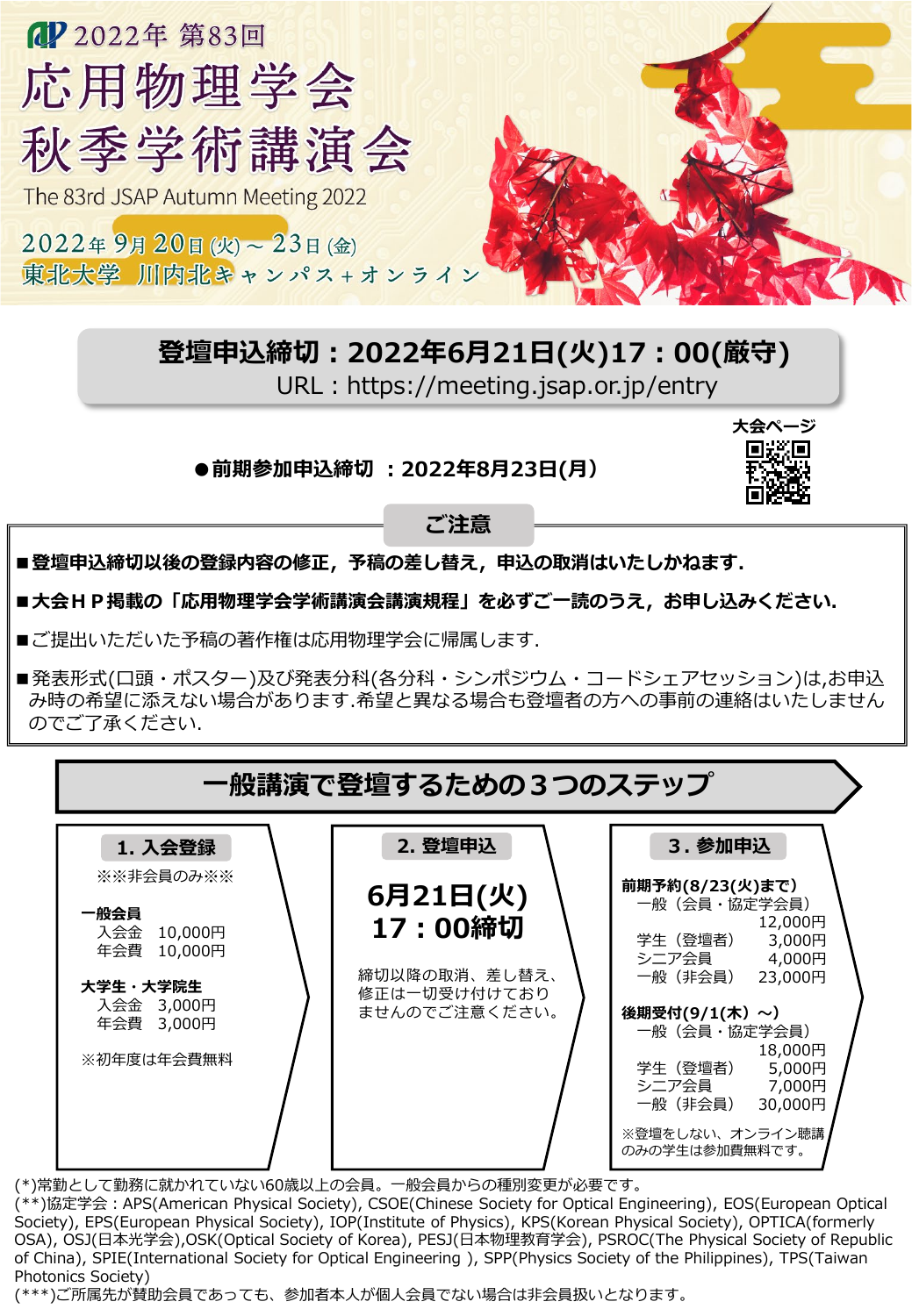以下の常設の大分類、中分類、および合同セッション、シンポジウムで一般講演を募集します。 ※お申込みいただいた発表希望に添えない場合があります。

| 表1. 常設分科 Regular categories<br>大分類分科名 Category |                                                             | 中分類分科名                                                            | Section                                                                                                                   |
|------------------------------------------------|-------------------------------------------------------------|-------------------------------------------------------------------|---------------------------------------------------------------------------------------------------------------------------|
| フォーカストセッション                                    |                                                             |                                                                   | (Keywords)                                                                                                                |
| 「AIエレクトロニクス」                                   | (キーワード)                                                     |                                                                   | brain-inspired computer, neuromorphic, neural                                                                             |
| Focused Session "AI Electronics"               | 脳型コンピュータ、ニューロモルフィック、ニューラルネット<br>ワーク、シナプスデバイス、メモリ、学習機構、STDP、 |                                                                   | network, synapse device, memory, learning                                                                                 |
|                                                |                                                             | 組み合わせ最適化、アニーリング、量子機械学習、量                                          | mechanism, STDP, combinational optimization,                                                                              |
|                                                | 子AI、光コンピューティング、リザーバコンピューティン                                 |                                                                   | annealing, quantum machine learning, quantum AI,                                                                          |
|                                                |                                                             | グ、物理リザバー                                                          | optical computing, reservoir computing, physical                                                                          |
|                                                |                                                             | 1.1 応用物理一般·学際領域                                                   | reservoir<br>Interdisciplinary and General Physics                                                                        |
| 1 応用物理学一般                                      |                                                             | 1.2 教育                                                            | Education                                                                                                                 |
| Interdisciplinary Physics and Related          |                                                             | 1.3 新技術·複合新領域                                                     | Novel technologies and interdisciplinary engineering                                                                      |
| Areas of Science and Technology                |                                                             | 1.4 エネルギー変換・貯蔵・資源・環境                                              | Energy conversion, storage, resources and environment                                                                     |
|                                                |                                                             | 1.5 計測技術·計測標準                                                     | Instrumentation, measurement and Metrology                                                                                |
|                                                |                                                             | 1.6 超音波                                                           | Ultrasonics                                                                                                               |
| 2 放射線                                          |                                                             | 2.1 検出器デバイス開発                                                     | <b>Detection Devices</b>                                                                                                  |
| Ionizing Radiation                             | 2.2                                                         | 放射線物理一般・放射線応用・発生装置・新<br>技術                                        | Radiation physics fundamentals & applications, radiation<br>generators, new technology                                    |
|                                                |                                                             |                                                                   | Accelerator Mass Spectrometry, Accelerator Beam                                                                           |
|                                                |                                                             | 2.3 加速器質量分析・加速器ビーム分析                                              | Analysis                                                                                                                  |
|                                                |                                                             | 2.4 医用応用                                                          | Medical application                                                                                                       |
|                                                |                                                             | 2.5 放射線誘起蛍光体<br>光学基礎·光学新領域 (旧3.2「材料·機器光                           | Radiation-induced phosphors                                                                                               |
| 3 光・フォトニクス                                     | 3.1                                                         | 学」と統合)                                                            |                                                                                                                           |
| <b>Optics and Photonics</b>                    |                                                             | 3.2 情報フォトニクス・画像工学 (旧3.3)                                          |                                                                                                                           |
|                                                |                                                             | 3.3 生体·医用光学 (旧3.4)                                                |                                                                                                                           |
|                                                |                                                             | 3.4  レーザー装置・材料 (旧3.5)                                             |                                                                                                                           |
|                                                |                                                             | 3.5 超高速・高強度レーザー (旧3.6)                                            |                                                                                                                           |
|                                                |                                                             | 3.6  ローザープロセシング (旧3.7)                                            |                                                                                                                           |
|                                                |                                                             | 3.7   斑計測技術・機器 (旧3.8)<br>3.8   テラヘルツ全般 (旧3.9)                     |                                                                                                                           |
|                                                |                                                             | 3.9 光量子物理·技術 (旧3.10)                                              |                                                                                                                           |
|                                                |                                                             | 3.10 フォトニック構造・現象 (旧3.11)                                          |                                                                                                                           |
|                                                |                                                             | 3.11   #ノ領域光科学・近接場光学(旧3.12)                                       |                                                                                                                           |
|                                                |                                                             | 3.12 半導体光デバイス (旧3.13)                                             |                                                                                                                           |
|                                                |                                                             | 3.13   斑制御デバイス・光ファイバー (旧3.14)                                     |                                                                                                                           |
|                                                |                                                             | 3.14 シリコンフォトニクス・集積フォトニクス (旧3.15)                                  |                                                                                                                           |
| 4 JSAP-Optica Joint Symposia                   |                                                             | 4.1 Plasmonics and Nanophotonics                                  | Plasmonics and Nanophotonics<br>Photonics Devices, Photonic Integrated Photonics Devices, Photonic Integrated Circuit and |
| すべてEnglish Session                             | 4.2                                                         | Circuit and Silicon Photonics                                     | <b>Silicon Photonics</b>                                                                                                  |
|                                                |                                                             | 4.3 Lasers and laser materials processing                         | Lasers and laser materials processing                                                                                     |
|                                                |                                                             | 4.4 Information Photonics                                         | <b>Information Photonics</b>                                                                                              |
|                                                |                                                             | 4.5 Nanocarbon and 2D Materials                                   | Nanocarbon and 2D Materials                                                                                               |
|                                                | 4.6<br>4.7                                                  | <b>Terahertz Photonics</b><br>Quantum Optics and Nonlinear Optics | <b>Terahertz Photonics</b><br>Quantum Optics and Nonlinear Optics                                                         |
| 6 薄膜·表面                                        |                                                             | 6.1 強誘電体薄膜                                                        | Ferroelectric thin films                                                                                                  |
| Thin Films and Surfaces                        |                                                             | 6.2 カーボン系薄膜                                                       | Carbon-based thin films                                                                                                   |
|                                                |                                                             | 6.3 酸化物エレクトロニクス                                                   | Oxide electronics                                                                                                         |
|                                                |                                                             | 6.4 薄膜新材料                                                         | Thin films and New materials                                                                                              |
|                                                |                                                             | 6.5 表面物理·真空                                                       | Surface Physics, Vacuum                                                                                                   |
|                                                |                                                             | 6.6 プローブ顕微鏡<br>7.1 X線技術                                           | Probe Microscopy                                                                                                          |
| 7ビーム応用                                         |                                                             | 7.2 電子ビーム応用                                                       | X-ray technologies<br>Applications and technologies of electron beams                                                     |
| Beam Technology and                            |                                                             | 7.3 微細パターン・微細構造形成技術                                               | Micro/Nano patterning and fabrication                                                                                     |
| Nanofabrication                                |                                                             | 7.4 量子ビーム界面構造計測                                                   | Buried interface sciences with quantum beam                                                                               |
|                                                |                                                             | 7.5 イオンビーム一般                                                      | Ion beams                                                                                                                 |
|                                                |                                                             | 7.6 原子・分子線およびビーム関連新技術                                             | Atomic/molecular beams and beam-related new                                                                               |
|                                                |                                                             |                                                                   | technologies                                                                                                              |
| 8 プラズマエレクトロニクス                                 |                                                             | 8.1 プラズマ生成・診断                                                     | Plasma production and diagnostics<br>Plasma deposition of thin film, plasma etching and                                   |
| Plasma Electronics                             |                                                             | 8.2 プラズマ成膜・エッチング・表面処理                                             | surface treatment                                                                                                         |
|                                                |                                                             | 8.3 プラズマナノテクノロジー                                                  | Plasma nanotechnology                                                                                                     |
|                                                |                                                             | 8.4 プラズマライフサイエンス                                                  | Plasma life sciences                                                                                                      |
|                                                |                                                             | 8.5 プラズマ現象・新応用・融合分野                                               | Plasma phenomena, emerging area of plasmas and their                                                                      |
|                                                |                                                             | 8.6 Plasma Electronics English Session                            | new applications<br>Plasma Electronics English Session                                                                    |
|                                                |                                                             | 8.7 プラズマエレクトロニクス分科内招待講演                                           | Plasma Electronics Invited Talk                                                                                           |
| 9 応用物性                                         |                                                             | 9.1 誘電材料・誘電体                                                      | Dielectrics, ferroelectrics                                                                                               |
| Applied Materials Science                      |                                                             | 9.2 ナノ粒子・ナノワイヤ・ナノシート                                              | Nanoparticles, Nanowires and Nanosheets                                                                                   |
|                                                |                                                             | 9.3 ナノエレクトロニクス                                                    | Nanoelectronics                                                                                                           |
|                                                |                                                             | 9.4 熱電変換                                                          | Thermoelectric conversion                                                                                                 |
|                                                |                                                             | 9.5 新機能材料·新物性                                                     | New functional materials and new phenomena                                                                                |